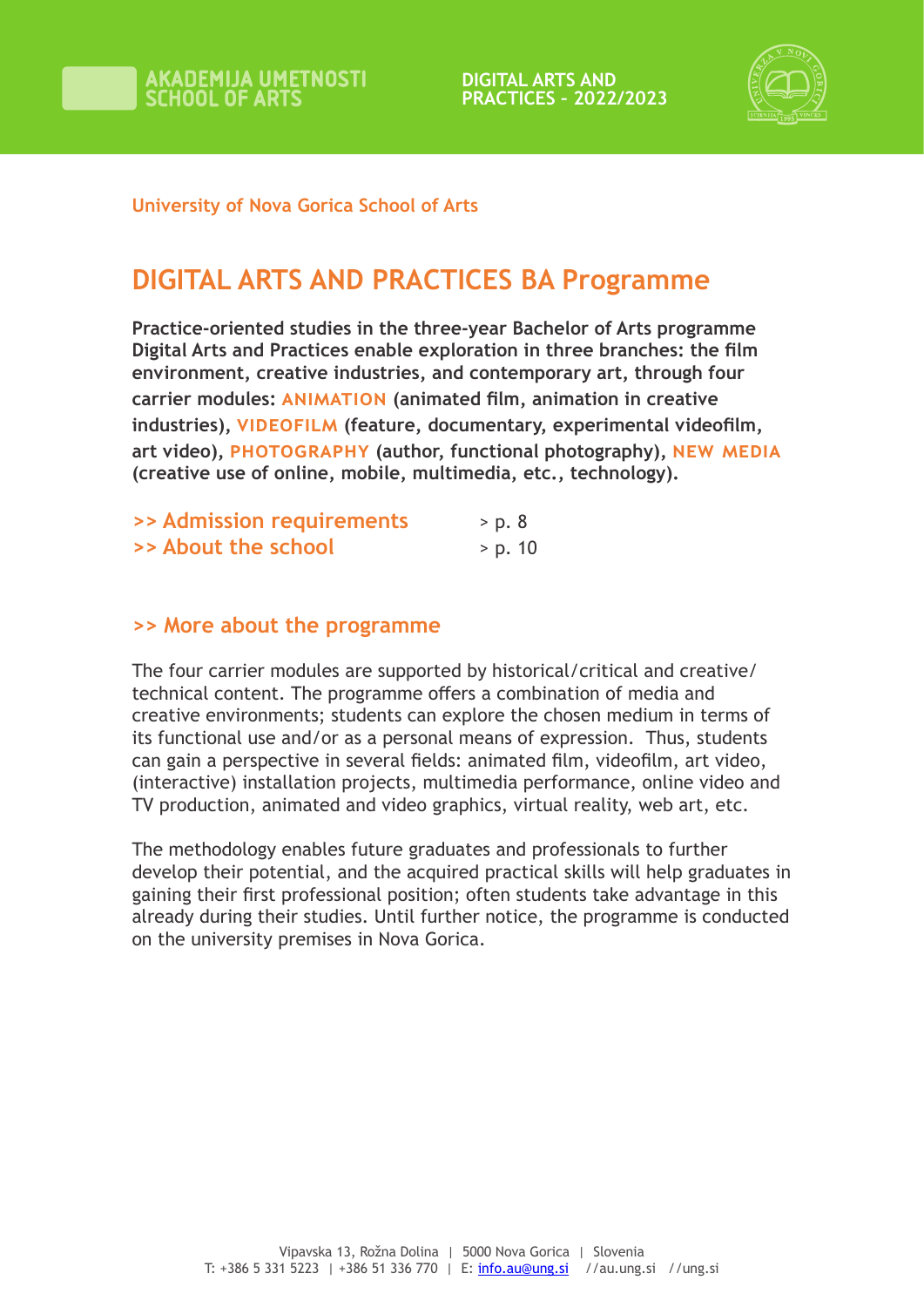

**PRACTICES – 2022/2023**



### **Module connection diagram (vertical and horizontal)**

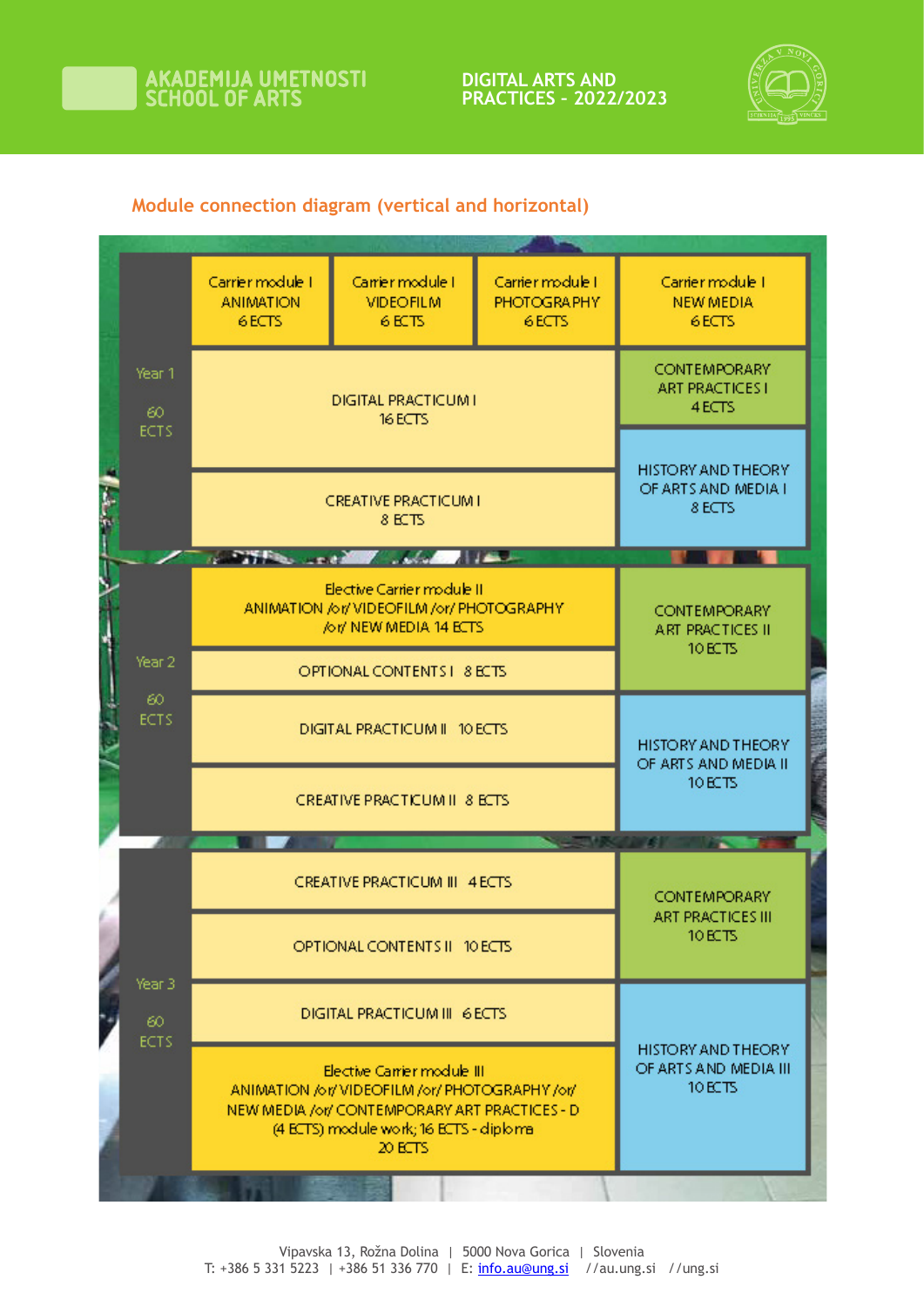



## **Nature of learning units with learning unit parts**

| N <sup>0</sup> | <b>Carrying Modules (Nm)</b>                                                                                                                                                                                                   | <b>ECTS</b>    | Year             |
|----------------|--------------------------------------------------------------------------------------------------------------------------------------------------------------------------------------------------------------------------------|----------------|------------------|
|                | (modul NAME/ content type)                                                                                                                                                                                                     |                |                  |
|                |                                                                                                                                                                                                                                |                |                  |
| 1              | modul ANIMATION (mA) Manuscriptus Contractor Contractor Contractor Contractor Contractor Contractor Contractor<br>Creative-artistic (KUv)                                                                                      | <b>ECTS</b>    | Year             |
| type           |                                                                                                                                                                                                                                |                |                  |
|                | 1 Animated film I<br><u> 1989 - Andrea Stadt Britain, amerikansk politik (* 1958)</u>                                                                                                                                          | $\overline{4}$ | $\mathbf 1$      |
|                | 2 Techniques of animation I                                                                                                                                                                                                    | $\overline{2}$ | 1                |
|                |                                                                                                                                                                                                                                |                |                  |
|                | 3 Animated film II<br><u> 1989 - Johann Stein, mars et al. 1989 - Anna ann an t-Anna ann an t-Anna ann an t-Anna ann an t-Anna ann an t-</u>                                                                                   | 4              | 2.               |
|                | 4 Techniques of animation II                                                                                                                                                                                                   | 2              | 2.               |
|                | 5 Animation - seminar<br><u> 1980 - Johann Barbara, martxa al</u>                                                                                                                                                              | $\overline{2}$ | 2.               |
|                | 6 Guest Lecture/Workshop mA                                                                                                                                                                                                    | $\overline{2}$ | 2.               |
|                | Selected cont. from other Carr. mod.                                                                                                                                                                                           | $\overline{2}$ | $\overline{2}$ . |
|                | Work on the main creative task Mork Communisment                                                                                                                                                                               | $\mathcal{P}$  | 2.               |
|                |                                                                                                                                                                                                                                |                |                  |
|                | 7 Animation                                                                                                                                                                                                                    | $\overline{4}$ | 3.               |
|                | Work on the Thesis                                                                                                                                                                                                             | 16             | 3.               |
|                |                                                                                                                                                                                                                                |                |                  |
| $\overline{2}$ | modul VIDEOFILM (mV)                                                                                                                                                                                                           | <b>ECTS</b>    | Year             |
| type           | <u> 1989 - Johann Barn, mars ann an t-Amhain Aonaich an t-Aonaich an t-Aonaich an t-Aonaich an t-Aonaich an t-Aon</u><br>Creative-artistic (KUv)                                                                               |                |                  |
|                | the control of the control of the control of the control of the control of                                                                                                                                                     |                |                  |
|                | 8 Videofilm I and the Contract of Contract of Contract of Contract of Contract of Contract of Contract of Contract of Contract of Contract of Contract of Contract of Contract of Contract of Contract of Contract of Contract | $\overline{4}$ | $\mathbf 1$ .    |
|                | 9 Film practice I                                                                                                                                                                                                              | $\overline{2}$ |                  |
|                |                                                                                                                                                                                                                                |                |                  |
|                | 10 Videofilm II and the contract of the Videofilm II and the contract of the Videofilm II and the contract of                                                                                                                  | $\overline{4}$ | 2.               |
|                | 11 Film practice II                                                                                                                                                                                                            | $\overline{2}$ | 2.               |
|                | 12 Videofilm - seminar<br>the control of the control of the control of the control of the control of                                                                                                                           | $\overline{2}$ | 2.               |
|                | 13 Guest Lecture/Workshop mV                                                                                                                                                                                                   | $\overline{2}$ | $\overline{2}$ . |
|                | Selected cont. from other Carr. mod.                                                                                                                                                                                           | $\overline{2}$ | 2.               |
|                | Work on the main creative task                                                                                                                                                                                                 | $\overline{2}$ | 2.               |
|                |                                                                                                                                                                                                                                |                |                  |
|                | 14 Videofilm                                                                                                                                                                                                                   | 4              | 3.               |
|                | Work on the Thesis                                                                                                                                                                                                             | 16             | $\overline{3}$ . |
|                |                                                                                                                                                                                                                                |                |                  |
| 3              | modul PHOTOGRAPHY (mF) National Management Control Management Control Management Control Management Control Ma                                                                                                                 | <b>ECTS</b>    | Year             |
| type           | Creative-artistic (KUv)                                                                                                                                                                                                        |                |                  |
|                |                                                                                                                                                                                                                                |                |                  |
|                | 15 Photography I                                                                                                                                                                                                               | 4              |                  |
|                | 16 Practices of Photography I                                                                                                                                                                                                  | 2              | 1.               |
|                |                                                                                                                                                                                                                                |                |                  |
|                | 17 Photography II                                                                                                                                                                                                              | $\overline{4}$ | 2.               |
|                | 18 Practices of Photography II                                                                                                                                                                                                 | $\overline{2}$ | 2.               |
|                | 19 Photography - seminar<br><u> 1980 - Johann Barn, mars an t-Amerikaansk politiker (</u>                                                                                                                                      | $\overline{2}$ | 2.               |
|                | 20 Guest Lecture/Workshop mF                                                                                                                                                                                                   | $\overline{2}$ | 2.               |
|                | Selected cont. from other Carr. mod.                                                                                                                                                                                           | $\overline{2}$ | 2.               |
|                | Work on the main creative task                                                                                                                                                                                                 | $\overline{2}$ | 2.               |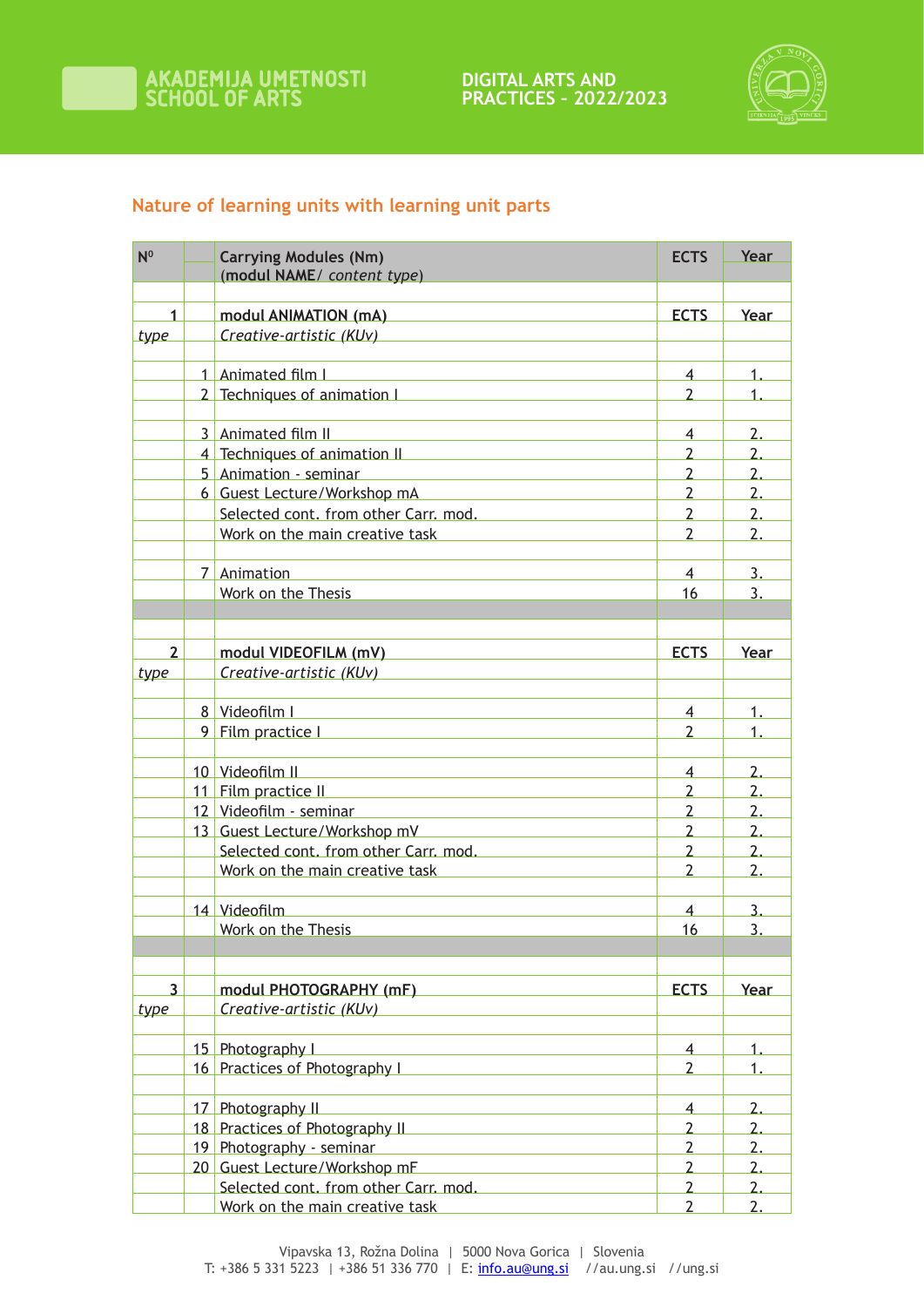

|                | 21 Photography                                       | $\overline{4}$           | $\overline{3}$ . |
|----------------|------------------------------------------------------|--------------------------|------------------|
|                | Work on the Thesis                                   | 16                       | 3.               |
|                |                                                      |                          |                  |
|                |                                                      |                          |                  |
| $\overline{4}$ | modul NEW MEDIA (mNM)                                | <b>ECTS</b>              | Year             |
| type           | Creative-artistic (KUv)                              |                          |                  |
|                |                                                      |                          |                  |
|                | 22 New Media I                                       | $\overline{4}$           | 1.               |
|                | 23 New Technologies and Communicat. I                | $\overline{2}$           | $\mathbf{1}$     |
|                |                                                      |                          |                  |
|                | 24 New Media II                                      | 4                        | 2.               |
|                | 25 New Technologies and Communicat. II               | $\overline{2}$           | 2.               |
|                | 26 New Media - seminar                               | $\overline{2}$           | 2.               |
|                | 27 Guest Lecture/Workshop mNM                        | $\overline{2}$           | 2.               |
|                | Selected cont. from other Carr. mod.                 | $\overline{2}$           | 2.               |
|                | Work on the main creative task                       | $\overline{\phantom{a}}$ | $\overline{2}$ . |
|                |                                                      |                          |                  |
|                | 28 New Media                                         | $\overline{4}$           | 3.               |
|                | Work on the Thesis                                   | 16                       | 3.               |
|                |                                                      |                          |                  |
|                |                                                      |                          |                  |
| N <sup>0</sup> | <b>Support Modules (Pm)</b>                          | <b>ECTS</b>              | Year             |
|                | (modul NAME/ content type)                           |                          |                  |
|                |                                                      |                          |                  |
| 5              | modul Digital practicum (mDP)                        | <b>ECTS</b>              | Year             |
| type           | creative-technical (KTv)                             |                          |                  |
|                |                                                      |                          |                  |
|                | 29 Computer as a tool                                | $\overline{2}$           | 1.               |
|                | 30 Digital photography techniques                    | $\overline{2}$           | $\mathbf 1$ .    |
|                | 31 Video technology I - Camera                       | $\overline{2}$           | 1.               |
|                | 32 Video technology I - Editing                      | $\overline{2}$           | 1.               |
|                | 33 Video technology I - Postproduction and Screening | $\overline{2}$           | 1.               |
|                | 34 Vector graphics                                   | $\overline{2}$           | $\mathbf{1}$     |
|                | 35 Graphics in motion                                | $\overline{2}$           | $\mathbf 1$      |
|                | 36 My space on the web                               | $\overline{2}$           | $\overline{1}$ . |
|                |                                                      |                          |                  |
|                | 37 Video technology II                               | $\overline{2}$           | 2.               |
|                | 38 Recording and sound production                    | $\overline{2}$           | 2.               |
|                | 39 Computer 3D modelation I                          | $\overline{2}$           | 2.               |
|                | 40 Video graphics I                                  | $\overline{2}$           | 2.               |
|                | 41 Reportage photography                             | $\overline{2}$           | 2.               |
|                | 42 Studio photography I                              | $\overline{2}$           | 2.               |
|                | 43 Web interactions                                  | $\overline{2}$           | 2.               |
|                | 44 Arts of code I                                    | $\overline{2}$           | 2.               |
|                |                                                      |                          |                  |
|                | 45 Sound production and modeling*                    | $\overline{2}$           | $2.73.**$        |
|                | 46 Animation for interactive media*                  | $\overline{2}$           | $2.73.**$        |
|                | 47 Analogue photography*                             | $\overline{2}$           | $2.73.**$        |
|                | 48 Computer 3D modelation II*                        | $\overline{2}$           | $2.73.**$        |
|                | 49 Computer 2D animation*                            | $\overline{2}$           | $2.73$ .**       |
|                | 50 Video graphics II*                                | $\overline{2}$           | $2.73.**$        |
|                | 51 Arts of code II*                                  | $\overline{2}$           | $2.73.**$        |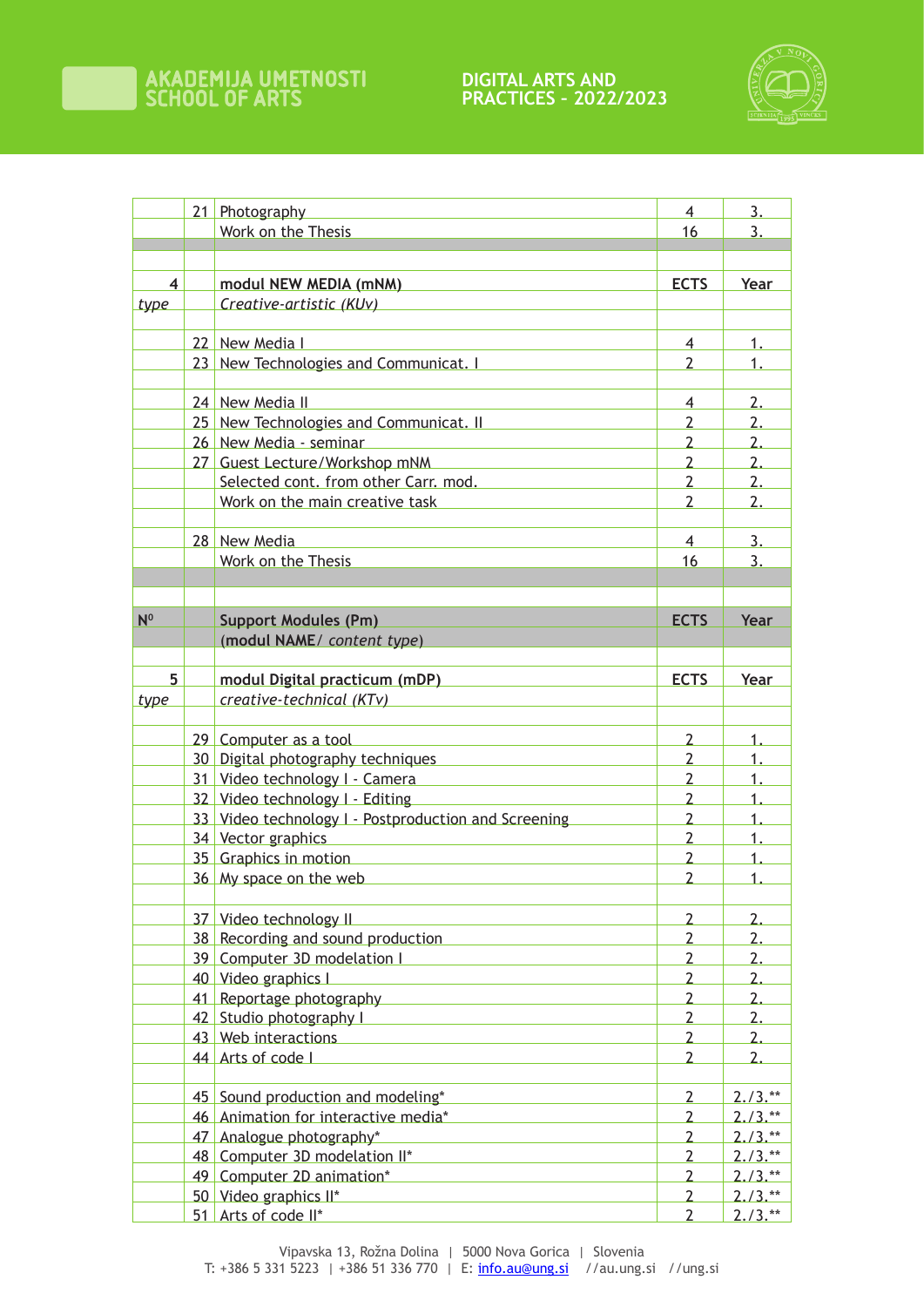

|                | 52 Sound and image in space*                                              | 2                                | $2.73$ .**             |
|----------------|---------------------------------------------------------------------------|----------------------------------|------------------------|
|                | 53 Programming in art*                                                    | 2                                | 3.                     |
|                | 54 Electronic book*                                                       | 2                                | 3.                     |
|                | 55 Video document*                                                        | $\overline{2}$                   | 3.                     |
|                | 56 Studio photography II*                                                 | $\overline{\phantom{a}}$         | $\overline{3}$         |
|                |                                                                           |                                  |                        |
|                |                                                                           |                                  |                        |
|                | * At least 7 applicants should apply.<br>** The topics are opened in      |                                  |                        |
|                | turn (every second year)                                                  |                                  |                        |
|                |                                                                           |                                  |                        |
| 6              |                                                                           | <b>ECTS</b>                      |                        |
| type           | modul Creative practicum (mKP)<br>creative-technical (KTv)                |                                  | Year                   |
|                |                                                                           |                                  |                        |
|                | 57 Drawing I                                                              | 3                                | $\mathbf 1$            |
|                | 58 Sculpting for animators L                                              | $\mathcal{P}$                    |                        |
|                | 59 Theory and practice of visual                                          | 1                                | 1.                     |
|                | 60 From an idea to a film                                                 | 2                                | 1.                     |
|                |                                                                           |                                  |                        |
|                | 61 Screenwriting                                                          | 1                                | 2.                     |
|                | 62 Vizual techniques of story telling                                     | 1                                | $\overline{2}$ .       |
|                | 63 Drawing II (storyboard)                                                | $\overline{\phantom{a}}$         | $\overline{2}$         |
|                |                                                                           |                                  |                        |
|                | 64 Graphical design*                                                      | $\overline{2}$                   | $2.73$ .**             |
|                | 65 Visual deconstruction*                                                 | 2                                | $2.73$ .**             |
|                | 66 Light design and scenography*                                          | 2                                | $2.73.**$              |
|                | 67 Construction of a scene*                                               | $\overline{2}$                   | $2.73$ .               |
|                | 68 Creative subversion of media*                                          | $\overline{2}$                   | $2.73$ .               |
|                | 69 Guest Lecture/Workshop mKP*                                            | $\overline{\phantom{a}}$         | $2.73$ .**             |
|                |                                                                           |                                  |                        |
|                | 70 Arhitecture drawing*                                                   | 2                                | $2.73.**$              |
|                | 71 Drawing III*                                                           | $\overline{2}$<br>$\overline{2}$ | $2.73$ .**<br>$2./3.*$ |
|                | 72 Sculpturing for animators II*                                          |                                  |                        |
|                |                                                                           |                                  |                        |
|                | * At least 7 applicants should apply.<br>** The topics are opened in turn |                                  |                        |
|                | (every second year)<br>*** Students of Animation can                      |                                  |                        |
|                | choose these instead of                                                   |                                  |                        |
|                | parts of Digital Practicum.                                               |                                  |                        |
|                |                                                                           |                                  |                        |
|                |                                                                           |                                  |                        |
| $\mathbf x$    | Other optional contents (mlv)                                             | <b>ECTS</b>                      | Year                   |
|                |                                                                           |                                  |                        |
|                | optional contents I                                                       | 8                                | 2.                     |
|                | optional contents II                                                      | 10                               | 3.                     |
|                | Students choose from a selection of our program contents r                |                                  |                        |
|                | choose from other courses out of the school.                              |                                  |                        |
|                |                                                                           |                                  |                        |
|                |                                                                           |                                  |                        |
|                |                                                                           |                                  |                        |
| N <sup>0</sup> | <b>General modules (Sm)</b>                                               | <b>ECTS</b>                      | Year                   |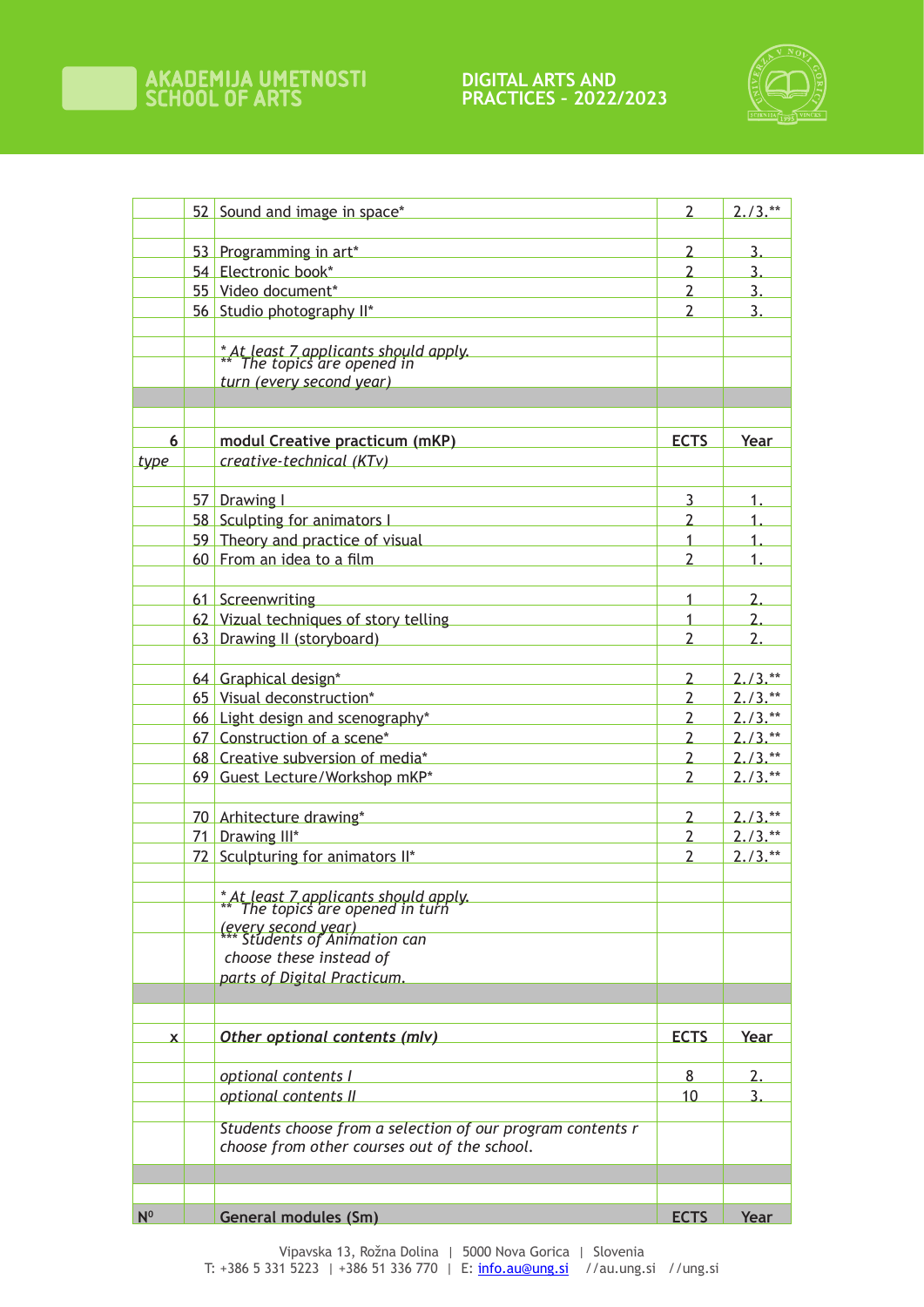**DIGITAL ARTS AND PRACTICES – 2022/2023**



|             | (modul NAME/ content type)                                        |                |            |
|-------------|-------------------------------------------------------------------|----------------|------------|
|             |                                                                   |                |            |
| 7           | modul Cont. Art Practices (mSUP)                                  | <b>ECTS</b>    | Year       |
| <u>type</u> | Creative-artistic contents (KUv)                                  |                |            |
|             | 73 Contemporary art practices I                                   | 4              | 1.         |
|             |                                                                   |                |            |
|             | 74 Video art                                                      | 2              | $2.73$ .   |
|             | 75 Artist book                                                    | 2              | $2.73$ .** |
|             | 76 Guest Lecture/Workshop mSUP                                    | $\overline{2}$ | $2.73.**$  |
|             | 77 Project managing                                               | 2              | 2.         |
|             |                                                                   |                |            |
|             | 78 Contemporary art practices II A                                | 4              | 2.         |
|             | Work on a contextual art project -A<br>/ or / working practice in |                |            |
|             | a professional environment - A                                    | 4              | 2.         |
|             |                                                                   |                |            |
|             | 79 Contemporary art practices II B                                |                |            |
|             | / or / thesis project from Nm2                                    | 4              |            |
|             | Work on a contextual art project -B<br>  or / working practice in |                |            |
|             | a professional environment -B                                     | 4              | 3.         |
|             |                                                                   |                |            |
|             | The topics are opened in turns                                    |                |            |
|             | modul Cont. Art Practices - Nm (mSUP-D)                           | <b>ECTS</b>    | Year       |
| <u>type</u> | Creative-artistic contents (KUv)                                  |                |            |
|             |                                                                   |                |            |
|             | Contemporary art practices -                                      |                |            |
|             | 80 chosen as thesis project (mSUP-D)                              | 4              | 3.         |
|             | Work on the Thesis                                                | 16             | 3          |
|             |                                                                   |                |            |
|             |                                                                   |                |            |
| 8           | modul History and Theory of Art and Media (mZT)                   | <b>ECTS</b>    | Year       |
|             | <b>HCT History &amp; critical theory (ZKv)</b>                    |                |            |
|             | 81 Comparative history of art                                     | $\overline{4}$ | 1.         |
|             | 82 Critical theory of cont. arts and media I A                    | $\overline{2}$ | 1.         |
|             |                                                                   |                |            |
|             | 83 HCT of film, animation, photography A                          | $\overline{2}$ | $1.72$ .** |
|             | 84 HCT of film, animation, photography B                          | $\overline{2}$ | $1.72$ .** |
|             | 85 HCT of film, animation, photography C                          | $\overline{2}$ | $1.72$ .** |
|             | 86 History of 20. century art                                     | $\overline{4}$ | 2.         |
|             | 87 Critical theory of cont. arts and media I B                    | $\overline{2}$ | 2.         |
|             |                                                                   |                |            |
|             | 88 Critical theory of cont. arts and media II                     | $\overline{4}$ | 3.         |
|             | Critical view and dialogue                                        | 1              | 3.         |
|             | 89 HCT animated fim (ZKv1)                                        | 1              | 3.         |
|             | 90 HCT fim (ZKv2)                                                 | 1              | 3.         |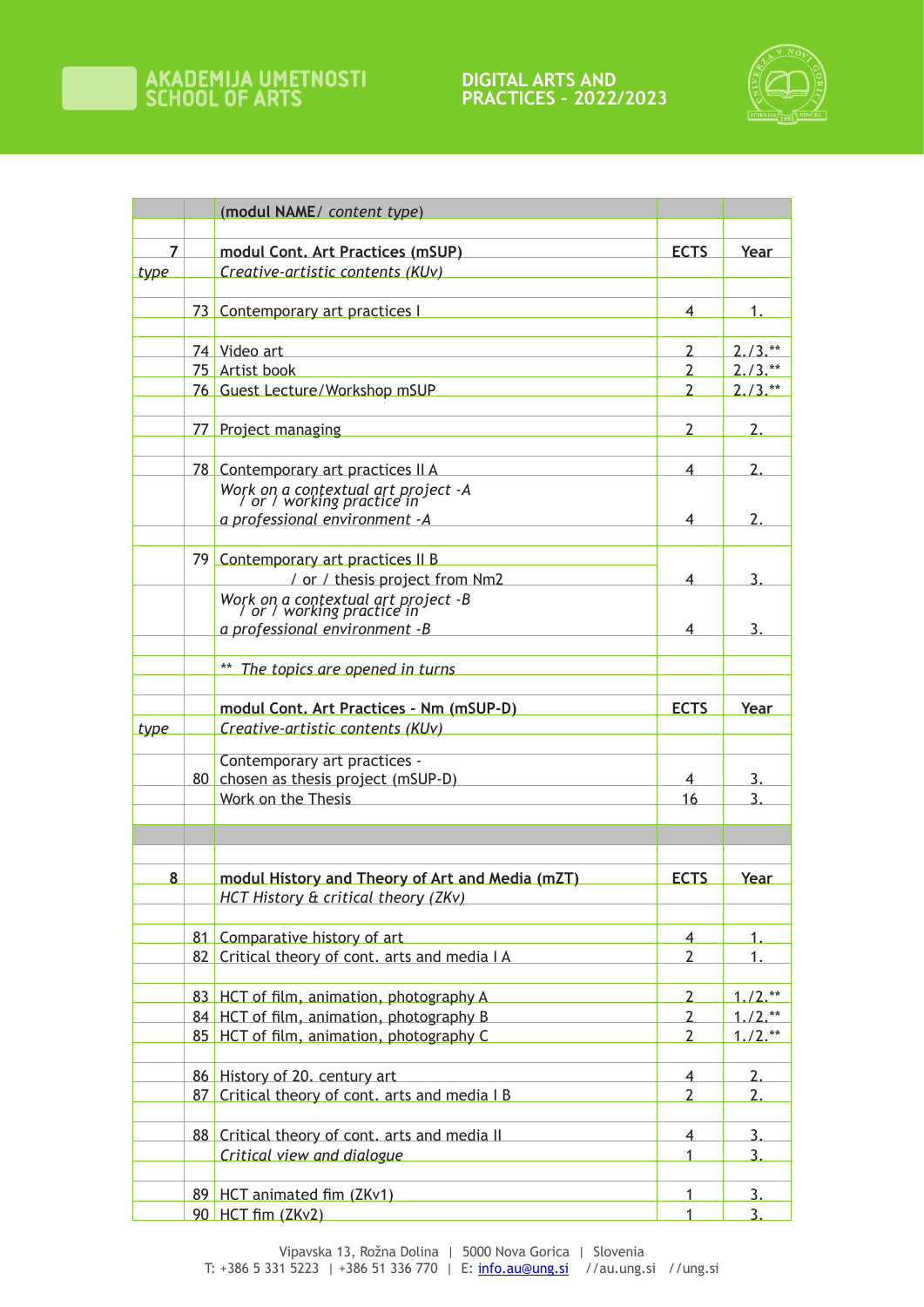

| 91 HCT photography (ZKv3)                      |  |
|------------------------------------------------|--|
| 92 HCT new media (ZKv4)                        |  |
| 93 Crit. theory of cont. arts and media (ZKv5) |  |
| Work on theoretical task a                     |  |
| Work on theoretical task b                     |  |
|                                                |  |
| ** The topics are opened in turns              |  |

*Nature of learning units with learning unit parts according to their position in the programme structure*

In the Digital Arts and Practices study programme broader learning units **modules** - are hierarchically divided into three groups:

- **Carrying Modules (Nm)**  are the head of the studies in year 2 and 3; when chosen as optional/additional, they show the student's interest and main fields of work;
- **Support Modules (Pm)** practical and seminar work, where students gain knowledge they can use in creative assignments within carrying modules;
- **General Modules (Sm)** modules not connected to a specific medium, but offer a more extensive historical and critical view on the fields of arts and media; they also give the student an insight into complex work in contemporary art practices.

#### **Duration and Credit System**

The Bachelor of Arts in Digital Arts and Practices is a three-year long programme, the student accumulates 60 points each year, thus to finish the studies the student is required to have successfully completed all courses and other obligations as well as successfully presenting the graduation project; altogether at least 180 ECTS points. As the programme is ECTS based, it enables including the studies into the credit study system in Slovenia and Europe.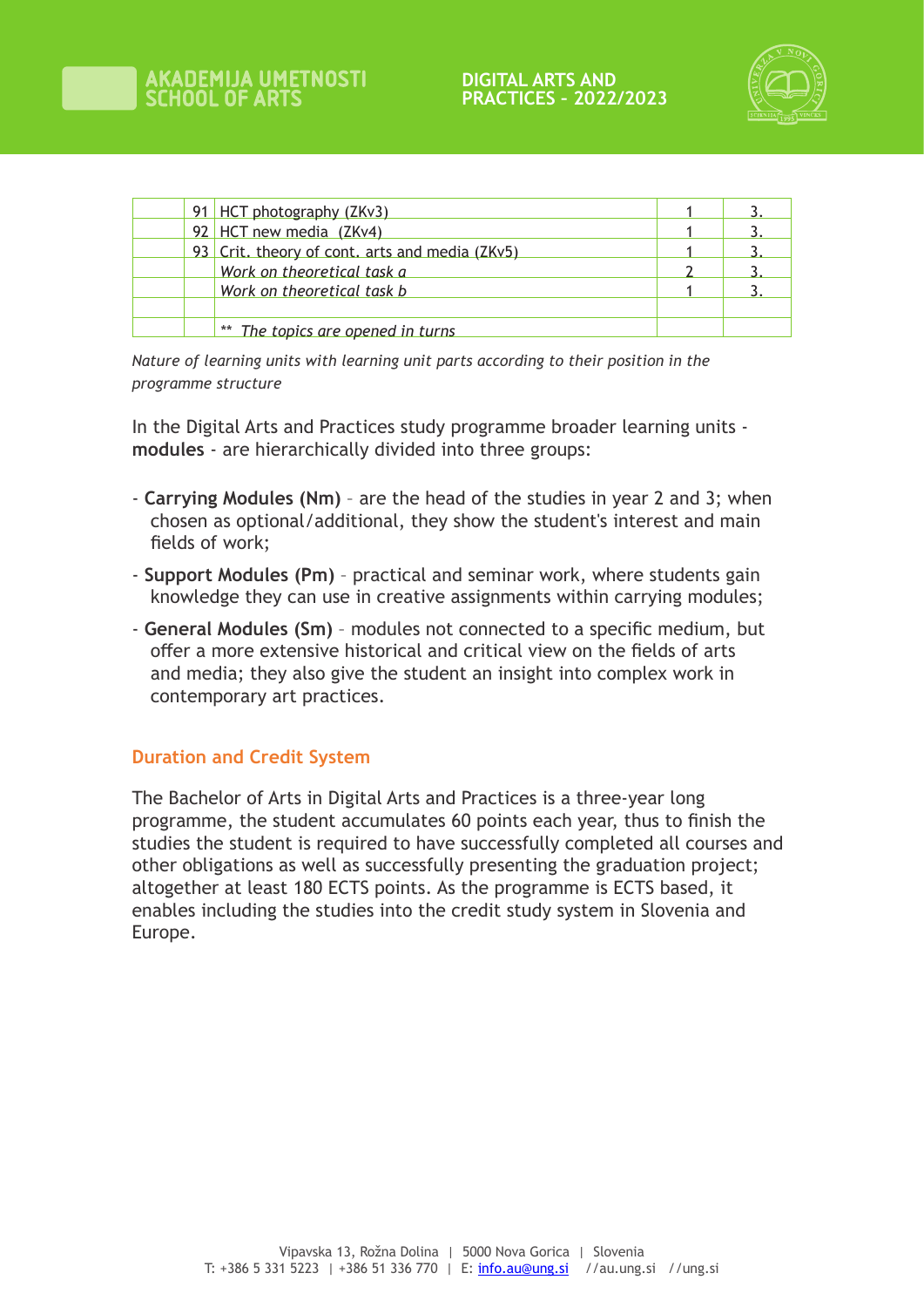

# **ADMISSION REQUIREMENTS**

**Submission deadlines** for the 2022/2023 study year **for EU citizens or have a permanent residence in the Republic of Slovenia**:

1<sup>st</sup> round: from 15 February until 18 March 2<sup>nd</sup> round: from 19 August until 23 August *\*Last round: from 22 September until 23 September (at 12 noon)*

Submission deadlines **for other candidates**:

**1st round**: from 15 February until 30 March **2nd round**: from 1 May until 1 July **3rd round**: from 1 August until 1 September *\*Last round: from 10 September until 25 September (at 12 noon)*

\*If there are still study spaces available after the 2nd or 3rd application round, respectively, the institution will make another round until places are taken, with prior rector's decision, but all applications have to be completed until 23 September at noon.

Candidates should send their application for enrolment through **electronic form via online portal eVS**: online application http://portal.evs.gov.si/ prijava/?locale=en. Candidates must also print the electronic form, sign it and send it by post by the deadline. Applications with attachments should be addressed to: Visokošolska prijavno-informacijska služba, Univerza v Novi Gorici Vipavska 13, 5000 Nova Gorica, Slovenia. Please see http://www.ung.si/en/ study/admissions/first-level-admissions/how-to-apply/ for more information on obligatory attachments etc.

#### **General requirements for enrolment are**:

1. Successfully completed final examination, following a suitable fouryear secondary school programme, a matura exam, i.e. the Slovene university qualifying exams, or vocational secondary school leaving examination (vocational matura),

2. Proof of artistic ability for the Digital Arts and Practices programme (the certificate of artistic ability granted is valid only for the current study year).

Candidates who get at least 48 ECTS points from other study programmes which correspond at least in 70% with the course contents of the Digital Arts and practices programme accredited by the committee for student matters and successfully pass point 2 of admission requirements, will be able to inscribe directly into the second study year. Candidates who get at least 108 ECTS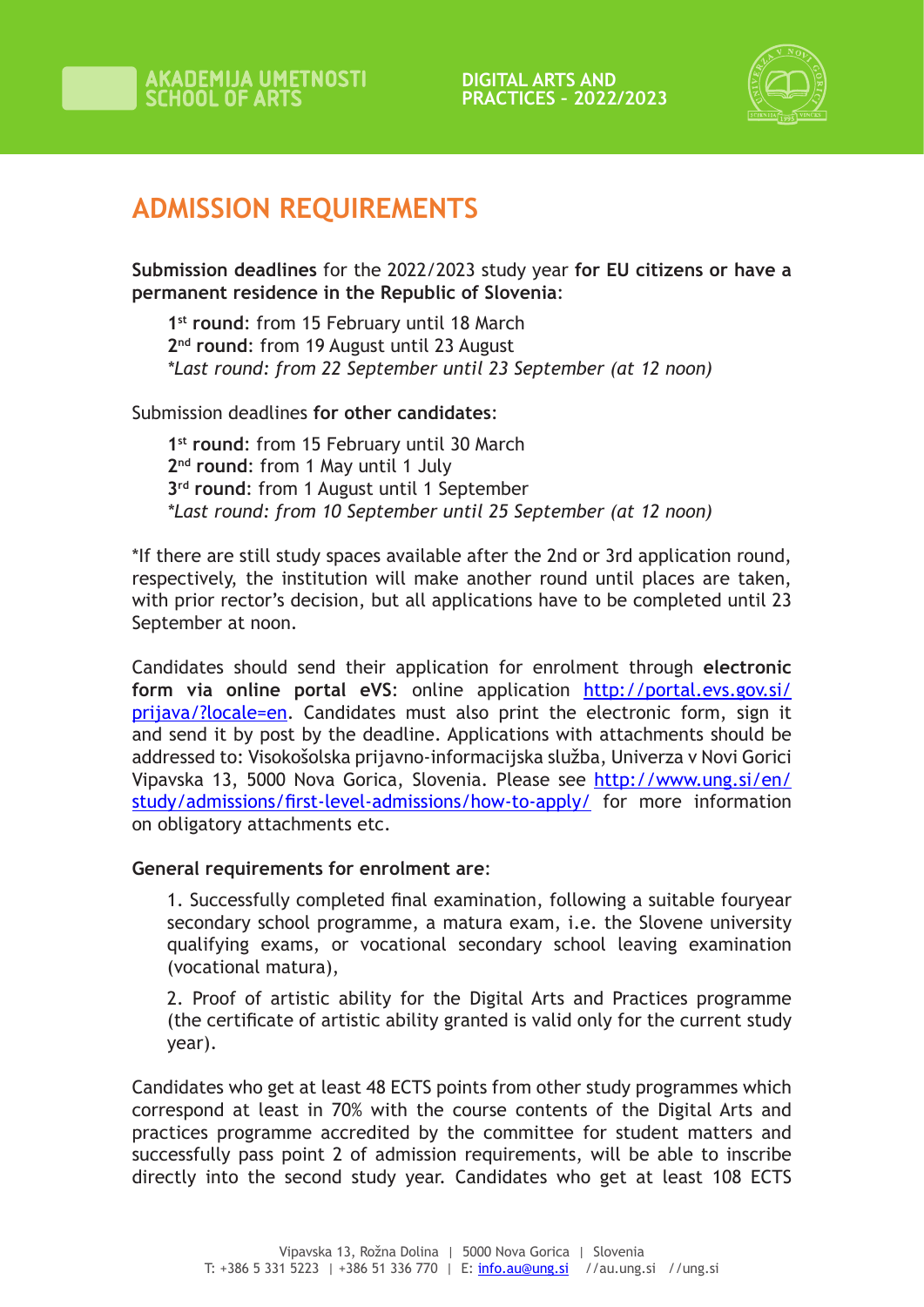

points from other study programmes which correspond at least in 70% with the course contents of the Digital Arts and practices programme accredited by the committee for student matters and pass point 2 of admission requirements, will be able to inscribe directly into the third study year.

It is envisaged that 15 students will be admitted to the programme each year.

In case the number of candidates exceeds the number of available positions, candidates will be assessed:

\* Proof of artistic ability: 90% weighted value in the assessment,

\* Grade-point average of the matura, vocational matura or secondary school final examination: 5% weighted value in the assessment,

\* Grade-point average of the  $3^{rd}$  and  $4^{th}$  year in secondary school: 5% weighted value in the assessment.

## **Proof of artistic ability includes:**

- **\* Portfolio**
- **\* Motivation letter with a biography**
- **\* Interview**

*Note*:

\* The portfolio should illustrate the candidate's talent as well as the level of knowledge of media and techniques.

\* The motivation letter with a biography should show activity of the candidate in and outside of the chosen medium/media and uncover his/her motives in the choice of studies and professional way.

\* In the interview the authorship of the submitted material shall be proven as well as the candidate's ability of comprehension and expressing his/her thoughts. After the interview, the candidate can be given an additional creative task.

Please note that most lectures on BA level are in Slovene language, while some are in English; most of our teaching and administration staff do, however, understand and speak English and Serbian/Croatian.

Candidates are welcome to visit the school especially during **semester production shows** and on Open Days, but also outside of these. If you would like to visit the school, please contact the UNG School of Arts Office and let us know about your arrival a few days ahead to make sure that we will be able to devote some time to you.

Foreign candidates can apply for the Digital Arts and Practices programme and receive more information on the study programme and admission requirements at the UNG School of Arts Office, info.au@ung.si or +386 51 33 67 70.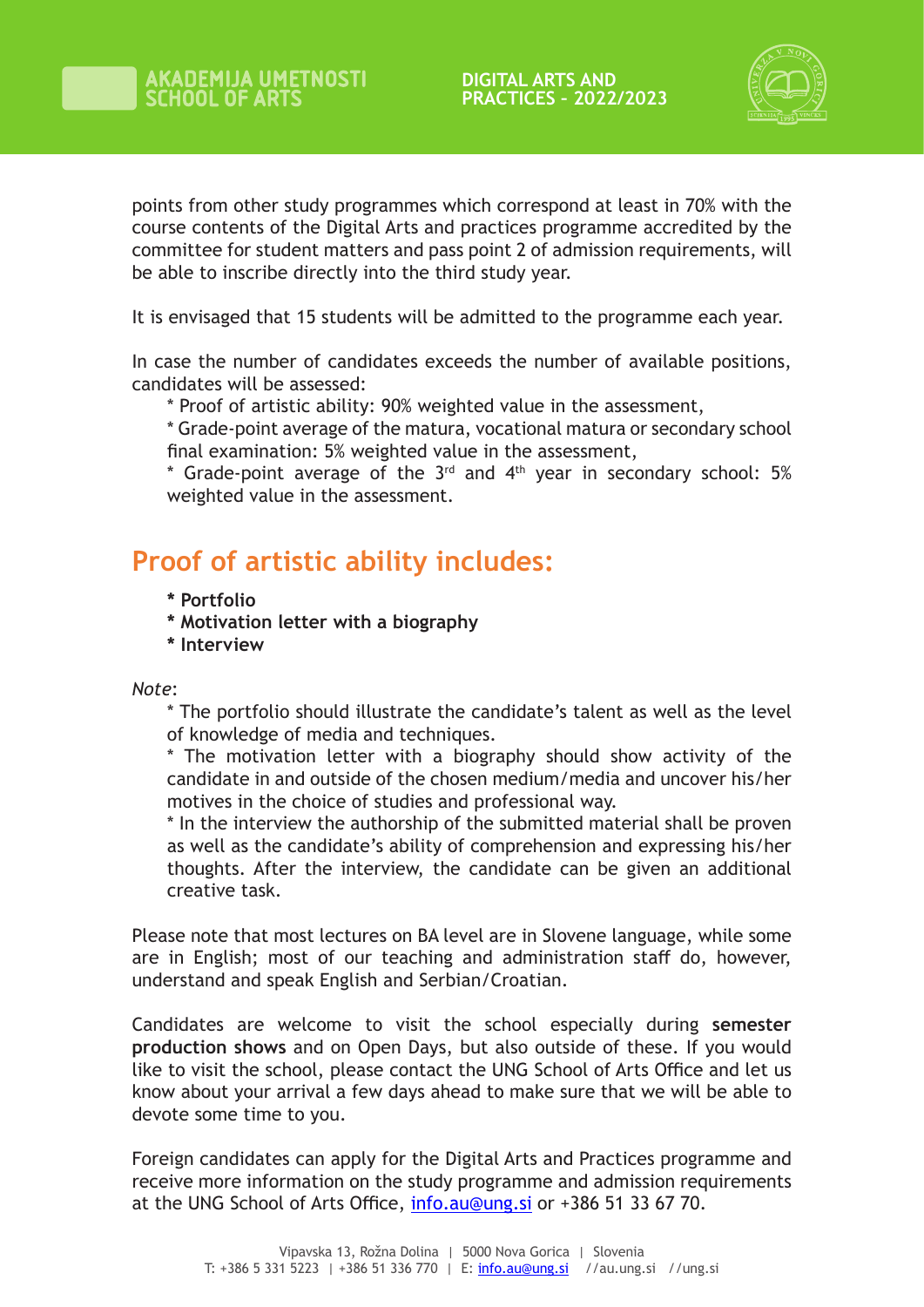

# **About the School**

### **History**

The School of Arts joined the University of Nova Gorica in 2008, upon the fifteen years of experience of the **Famul Stuart School of Applied Arts**. The school continues to **evolve and develop** innovative ways to provide knowledge and skills through **practical examples and contextual projects**. Basic school activities are centred on the notion of art and **broadening the application of art**, from creative industries to specific interactions with science and technologies, as well as interdisciplinary media production contexts, from the laboratory to the streets. In 2016 the school received the nominal title Academy in Slovenia, the first since 1945.

The UNG School of Arts offers the full vertical BA/MA structure: a Bachelor of Arts in **Digital Arts and Practices** and since 2012 also the master programme of **Media Arts and Practices.** 

#### **Location**

Situated right on the boarder between Italy and Slovenia, the twin towns of Nova Gorica and Gorica are well connected by transport both regionally and internationally, with local bus transfers to the Trieste (Ronchi) Airport and frequent (mini-)bus services to Treviso, Venice, Milan (and other main Northern-Italy) airports, as well as to Ljubljana (1 hour), train connections with these cities are also well maintained. It will take only a short hop to the Croatian cities of Rijeka (1 hour) or Zagreb (2 hours) by car, also Klagenfurt, Salzburg, Graz and even Vienna or Budapest are within a few hours drive. Boat services from Trieste (half an hour drive by car or bus) and other nearby ports connect the region across the Mediterranean.

The close connection of the town of Nova Gorica with the Italian neighbor (twin-) town Gorizia enables students different forms of cooperation in the field of youth culture and entertainment as well as international academic mobility. The micro-region is easy to cycle and well bus-connected. Staying in the flourishing Vipava Valley offers a number of opportunities for actively spending one's free time as well as pampering the gourmet palate with both local food and wine. The position enables quick jumps to Venice, half an hour by car takes you to the beautiful coast of the Adriatic Sea with numerous leisure, sports and cultural options. The twin towns are situated at the mouth of the stunning Soča Valley, with an exceptional offer on relaxation as well as extreme sports in unspoilt nature. From here you can visit numerous beautiful coastal towns of Croatia, Slovenia and Italy, explore world-known Karst caves as well as enjoy numerous